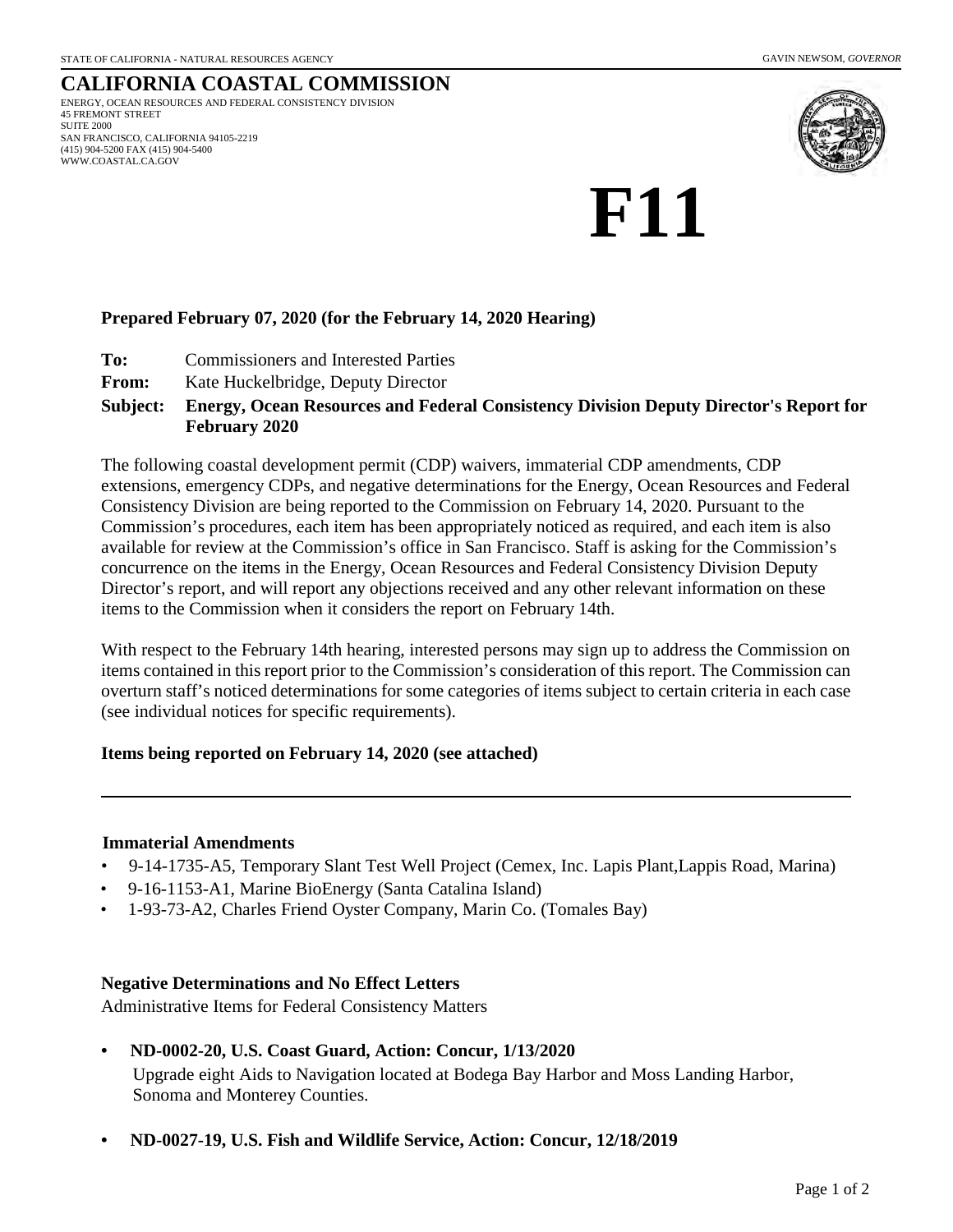Multiple-year program to conduct mechanical and chemical control of non-native invasive plants in the Tijuana River Valley within the boundaries of the Tijuana Slough National Wildlife Refuge, San Diego County.

#### **• ND-0031-19, Department of the Navy, Action: Concur, 12/31/2019**

Navy, Floating Dry Dock, east side of San Diego Bay, south berth of the Mole Pier, Naval Base San Diego, including dock placement, dredging, sediment disposal, minor demolition work, installing dolphins and fenders, and utility infrastructure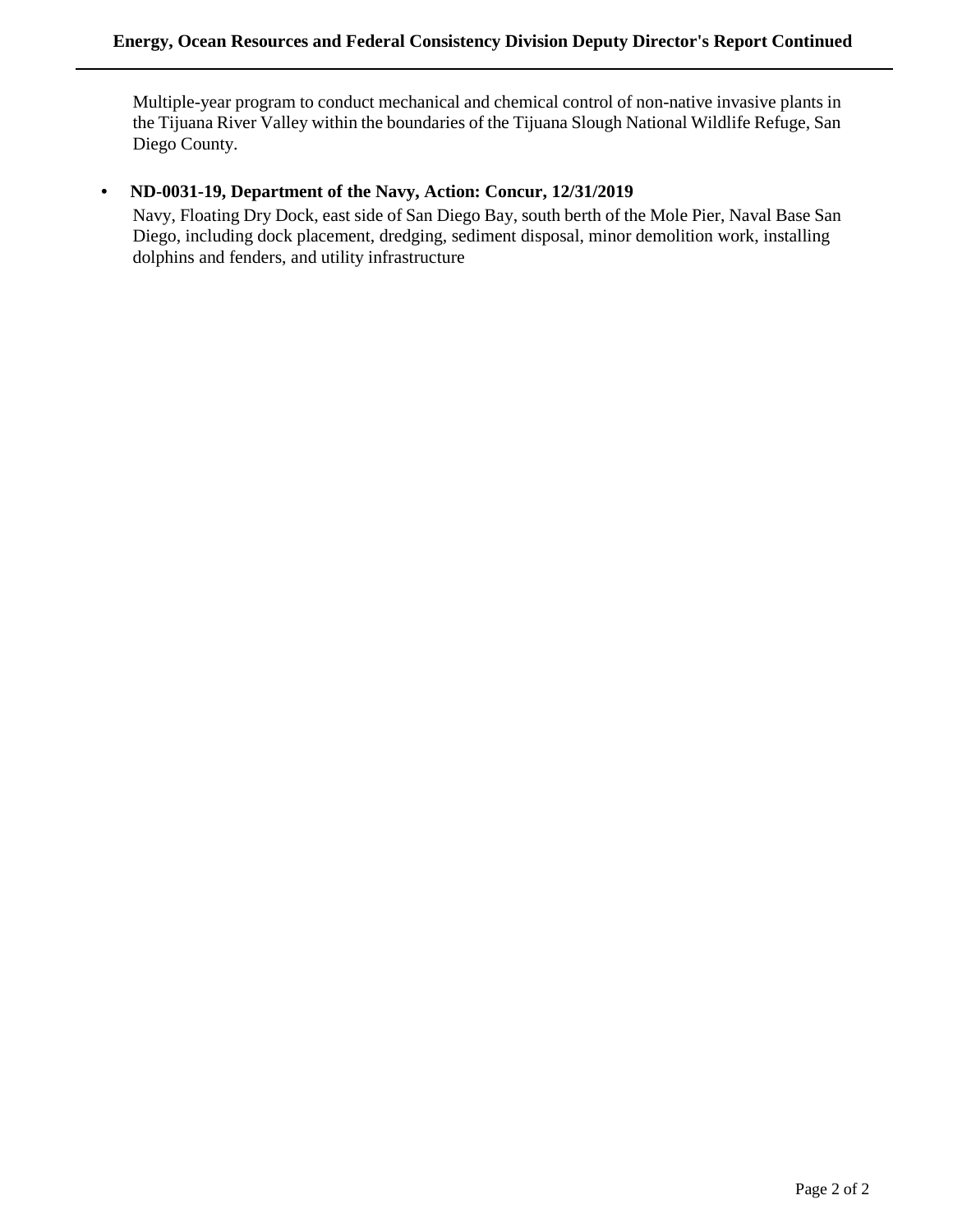#### **CALIFORNIA COASTAL COMMISSION** 45 FREMONT, SUITE 2000

SAN FRANCISCO, CA 94105- 2219 VOICE (415) 904- 5200 FAX ( 415) 904- 5400 TDD (415) 597-5885

 $\overline{a}$ 



### **NOTICE OF PROPOSED IMMATERIAL PERMIT AMENDMENT**

#### **9-14-1735-A5 / A-3-MRA-14-0050-A5**

| TO:             | <b>All Interested Parties</b>                                                                                                                                                                                                                                   |
|-----------------|-----------------------------------------------------------------------------------------------------------------------------------------------------------------------------------------------------------------------------------------------------------------|
| <b>FROM:</b>    | John Ainsworth, Executive Director                                                                                                                                                                                                                              |
| <b>DATE:</b>    | January 31, 2020                                                                                                                                                                                                                                                |
| <b>SUBJECT:</b> | Application to amend Coastal Development Permits No. 9-13-1735 / A-3-MRA-<br>14-0050 granted to California American Water Company ("Cal-Am") for<br>constructing, operating, and decommissioning a test well, along Monterey Bay<br>shoreline, Monterey County. |

Cal-Am has requested the above coastal development permits ("CDPs") be amended to allow its existing test well to remain in place for an additional year (until February 28, 2021). The Executive Director has determined that the requested project change as described herein may be approved as an immaterial amendment to the CDP, as it would result in only a minor change to the currently approved development.

**Background and Project Description:** In November 2014, the Commission approved CDPs for Cal-Am to construct, operate, and decommission a test slant well and associated monitoring wells and other infrastructure in the City of Marina near the shoreline of Monterey Bay.<sup>[1](#page-2-0)</sup> The project purpose was to conduct a pump test program to obtain data describing the geologic, hydrogeologic, and water quality characteristics in aquifers underlying the project area to see if the site would be suitable for wells that could be used by a long-term desalination facility. In February 2015, Cal-Am completed installation and started the pump test, which ran until June 2015 when monitoring detected that groundwater levels were approaching a permit threshold that required Cal-Am to shut down the test and obtain a permit amendment. In November 2015, the Commission approved an amendment to modify the groundwater monitoring requirements and Cal-Am restarted its pump test.<sup>[2](#page-2-1)</sup> On April 15, 2016, the Commission approved a further amendment to allow Cal-Am to modify its discharge pipe and to require additional monitoring of the pipe area. On December 13, 2017, the Commission approved an immaterial amendment to the permit providing an additional year for the test well to remain in place. Cal-Am ended its full-time pump tests on February 28, 2018. On November 9, 2018, the Commission approved an immaterial amendment to the permit allowing the test well to remain in place an additional year, until February 28, 2019.

<span id="page-2-0"></span> $1$  The project is partially within the Commission's retained jurisdiction and partially within the jurisdiction of the City of Marina's certified Local Coastal Program. The Commission accepted an appeal of the City CDP decision and approved the portions of Cal-Am's project within both jurisdictions.

<span id="page-2-1"></span><sup>2</sup> See Commission's Final Adopted Findings for 9-14-1735-A1 and A-3-MRA-14-0050-A1, November 2015.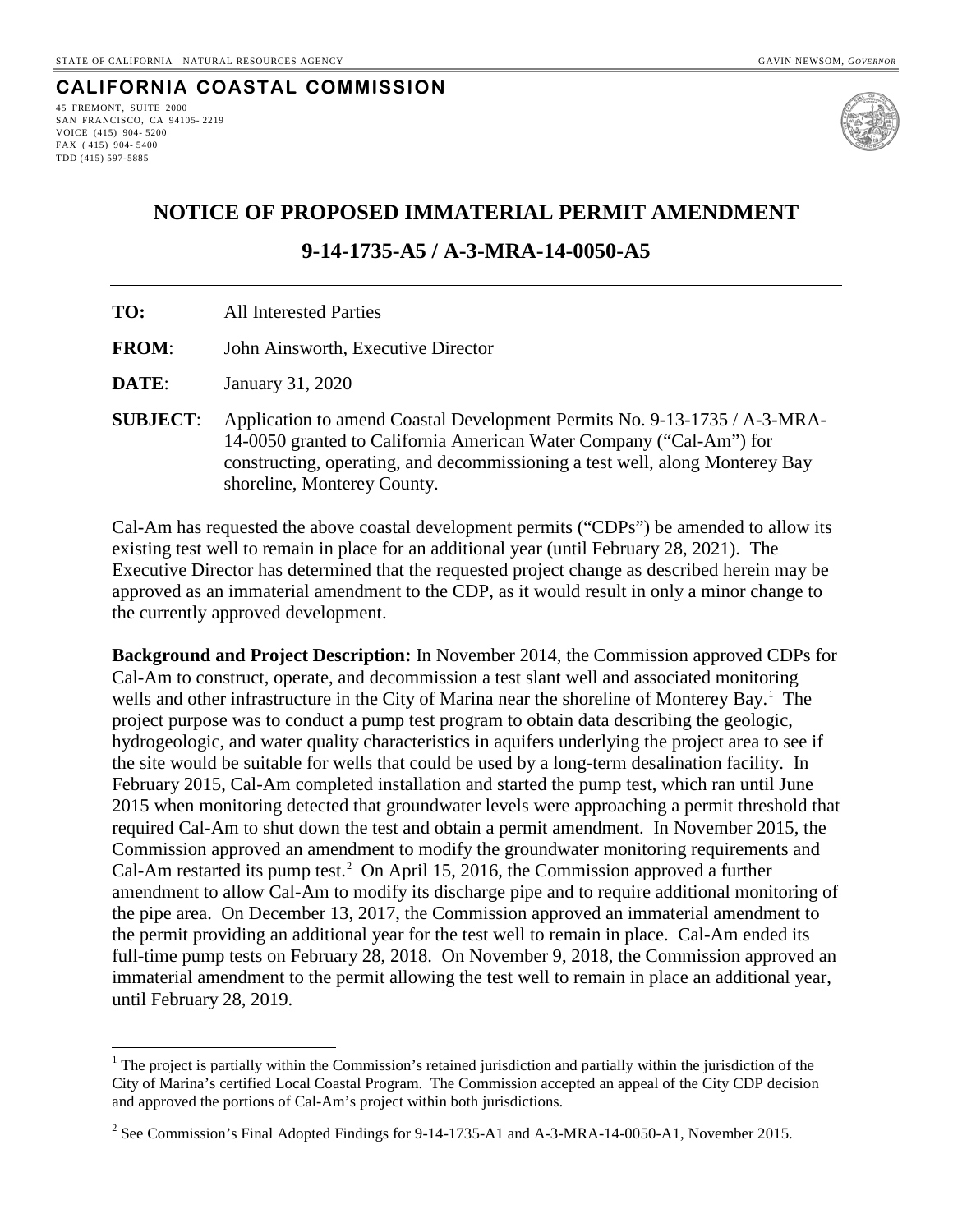**Requested Amendment:** On December 6, 2019 Cal-Am submitted an application to the Commission requesting the CDPs be further amended to allow the existing test well to remain in place for an additional year. **Special Condition 6** of the current CDPs as amended requires no later than February 28, 2020 that Cal-Am complete its pump test, cut off, cap, and bury the slant well head, and remove all other associated temporary facilities. Cal-Am is now requesting that deadline be extended to February 28, 2021. As part of its request, Cal-Am states that it will not operate the well other than to provide limited periodic maintenance pumping (i.e., up to a few hours each week) during this one-year extension, just as it has done since ending its full-time pump tests in February of this year.

The previous one-year extension was to allow the test well facilities to remain in place while Cal-Am completed its CEQA and NEPA review processes with the California Public Utilities Commission ("CPUC") and the Monterey Bay National Marine Sanctuary ("MBNMS"). Those reviews were completed earlier this year. Cal-Am is proposing this additional one-year extension to allow the well to remain in place during the Commission's review of Cal-Am's requests for CDPs that could authorize the use of the test well facilities as part of Cal-Am's proposal to construct additional wells and infrastructure nearby that would serve a desalination facility to be located further inland.<sup>[3](#page-3-0)</sup> If the additional wells and infrastructure are not approved by the Commission, Cal-Am would still be required to remove the test well and its associated infrastructure, but not until February 28, 2021. Should these permit review processes take longer than currently anticipated, Cal-Am may also request a subsequent extension of these CDPs.

Cal-Am has requested the change shown below in strikethrough and bold underline text to the currently-amended **Special Condition 6** of the CDP:

"*Monitoring and Removal of Temporary Structures, Well Head Burial & Well Closure/Destruction. The Permittee shall monitor beach erosion at least once per week over the duration of the project to ensure the slant well and monitoring wells remain covered. If the wellheads, linings, casings, or other project components become exposed due to erosion, shifting sand or other factors, the Permittee shall immediately take action to reduce any danger to the public or to marine life. When components of the discharge pipeline below the connection to the outfall are exposed, the Permittee shall conduct monitoring, including photographic documentation of the exposed components, at least once per day until the components are naturally reburied, after which erosion monitoring shall be done no less than once per week. When components are exposed, the Permittee shall also post notices at the nearest upcoast and downcoast vertical public access points informing the public of the exposed components. The Permittee shall provide monitoring records, photographs, and proof of the above public notices to the Executive Director upon request.* 

*Prior to conducting any repairs or reinstallation of exposed equipment that require construction methods other than the hand methods described in Amendment 2 of this permit, the Permittee shall apply for and obtain a permit amendment unless the Executive Director determines no such amendment is necessary.* 

<span id="page-3-0"></span> $\overline{a}$  $3$  On November 14, 2019, the Commission found that substantial issue existed regarding an appeal of the City's denial of Cal-Am's CDP application and additionally continued the hearing for the consolidated permit review being conducted by the Commission.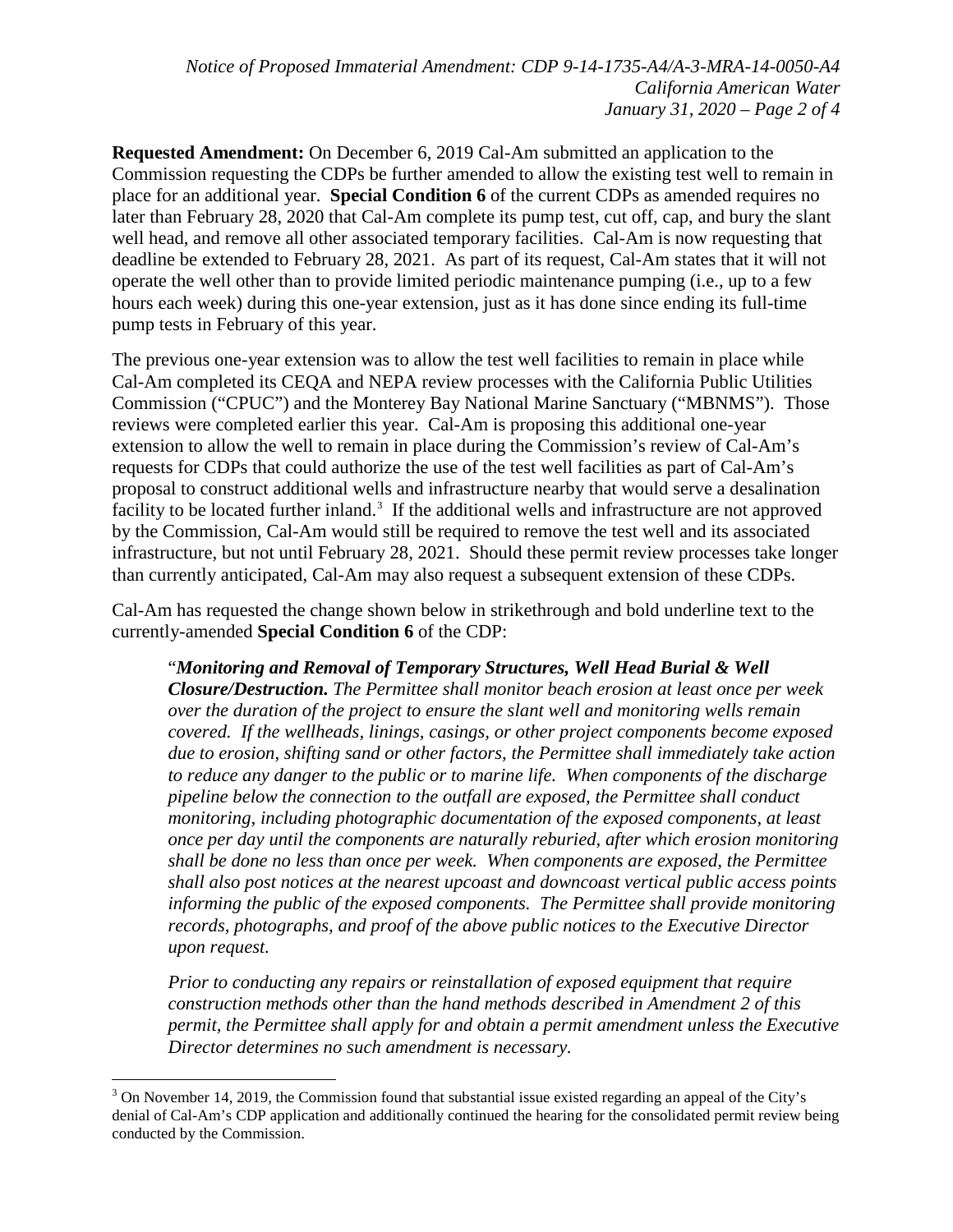*Notice of Proposed Immaterial Amendment: CDP 9-14-1735-A4/A-3-MRA-14-0050-A4 California American Water January 31, 2020 – Page 3 of 4* 

*The Permittee shall complete its regular test slant well pumping operations by February 28, 2018. Thereafter, the Permittee may conduct limited periodic maintenance pumping necessary to maintain the test slant well. No later than February 28, 20202021, the Permittee shall cut off, cap, and bury the slant well head at least 40 feet below the ground surface, and shall completely remove all other temporary facilities approved by this coastal development permit. To ensure timely removal, the Permittee shall post the bond or other surety device as required by Special Condition 17 to ensure future removal measures would be appropriately supported and timed to prevent any future resurfacing of the well casing or other project components.*

#### **FINDINGS: THE PROPOSED AMENDMENT HAS BEEN DEEMED "IMMATERIAL" FOR THE FOLLOWING REASONS:**

- Public Access: The proposed amendment would delay for up to one year any required decommissioning activities. The project would remain subject to the CDP's other special conditions, including the terms of **Special Condition 6** above that require monitoring and notification to avoid potential adverse effects to public access to the shoreline.
- Biological and Marine Resources: Although the proposed amendment would delay decommissioning activities, the project would remain subject to the CDP's other special conditions, including those that require biological monitoring and that provide for the approved biologist(s) to halt any work activities that may affect special-status species or habitat near the project location. It would also eliminate the potential that Cal-Am's decommissioning work, if started now to comply with the required removal by February 28, 2020, could nonetheless extend into the breeding/nesting season of the federally threatened western snowy plover (*Charadrius nivosus nivosus*), which starts on March 1 of each year. The proposed amendment will not result in new development in currently undisturbed areas of the site.

#### **Immaterial Permit Amendment**

Pursuant to the California Code of Regulations—Title 14, Division 5.5, Volume 19, section 13166(b)—the Executive Director has determined this amendment to be IMMATERIAL.

Pursuant to section 13166(b)(1), if no written objection to this notice of immaterial amendment is received at the Commission office within ten (10) working days of mailing said notice, the determination of immateriality shall be conclusive and the amendment shall be approved.

Pursuant to section 13166(b)(2), if a written objection to this notice of an immaterial amendment is received within ten (10) working days of mailing notice, and the executive director determines that the objection does not raise an issue of conformity with the Coastal Act or certified local coastal program if applicable, the immaterial amendment shall not be effective until the amendment and objection are reported to the Commission at its next regularly scheduled meeting. If any three (3) Commissioners object to the executive director's designation of immateriality, the amendment application shall be referred to the Commission for action as set forth in section 13166(c). Otherwise, the immaterial amendment shall become effective.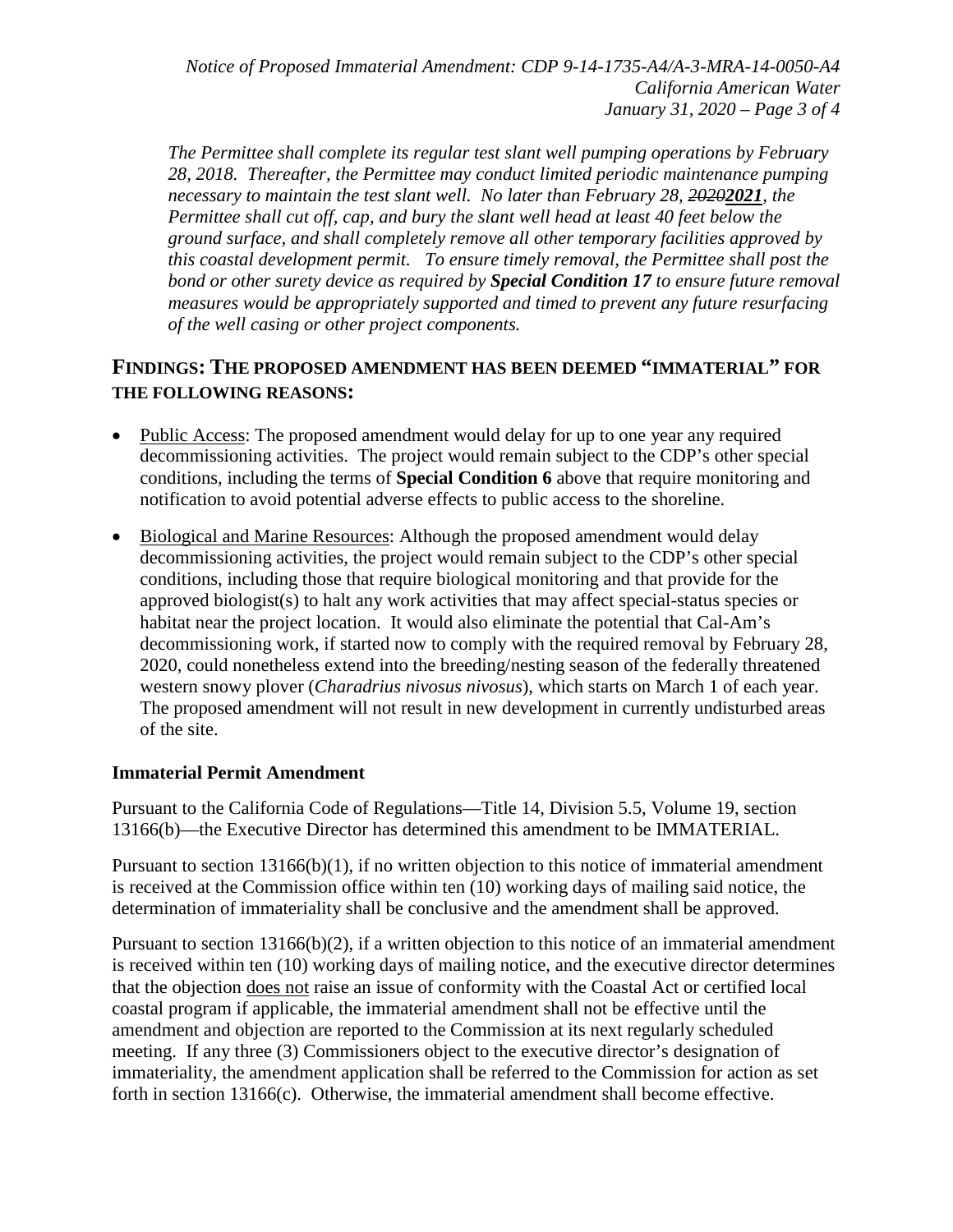Pursuant to section 13166(b)(3), if a written objection to this notice of an immaterial amendment is received within ten (10) working days of mailing notice, and the executive director determines that the objection does raise an issue of conformity with the Coastal Act or a certified local coastal program if applicable, the immaterial amendment application shall be referred to the Commission for action as set forth in section 13166(c).

If you wish to register an objection to this notice, please send the objection in writing to Tom Luster at the above address. If you have any questions, you may contact him at (415) 904-5248 or via email at [tluster@coastal.ca.gov.](mailto:tluster@coastal.ca.gov)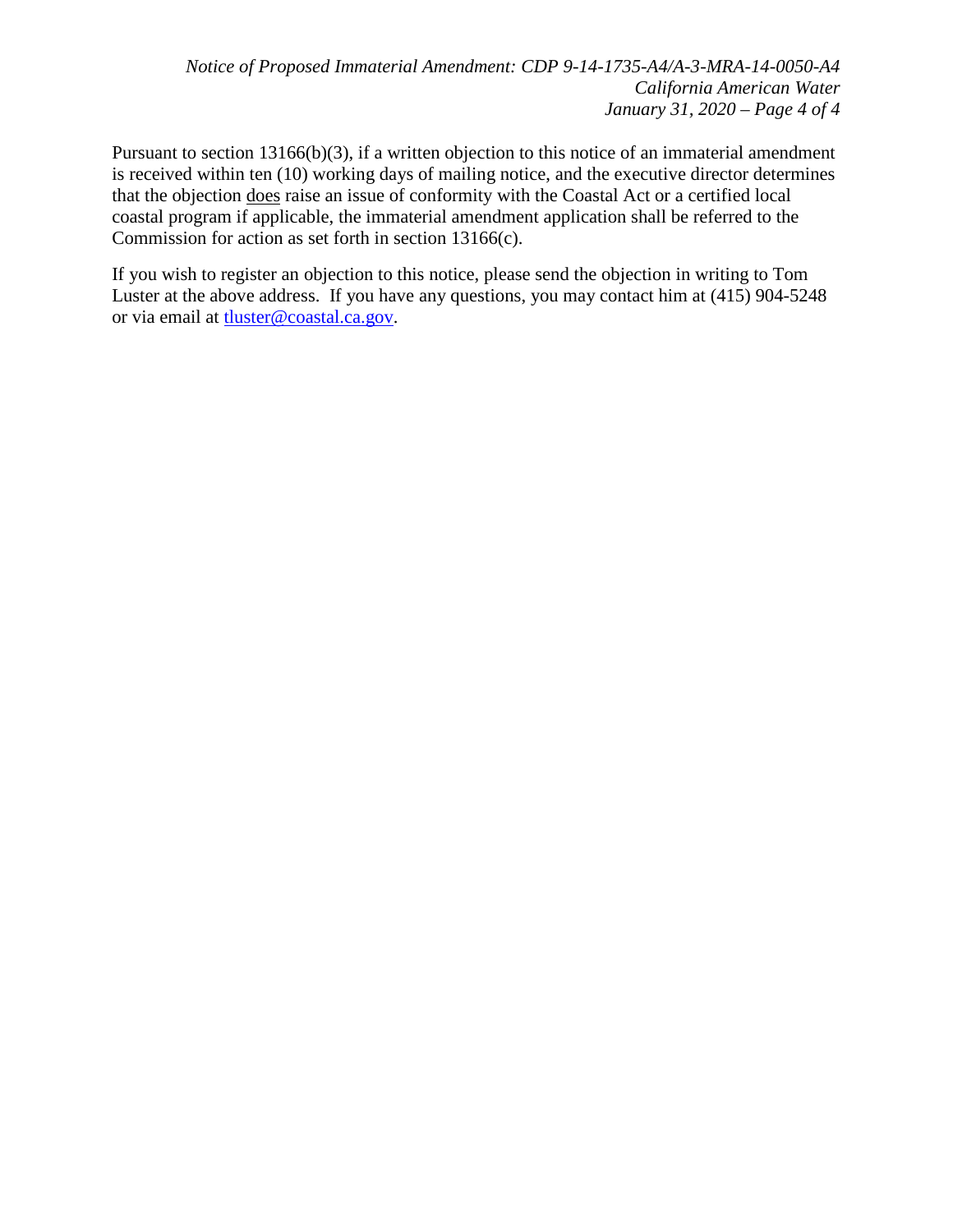**CALIFORNIA COASTAL COMMISSION** ENERGY, OCEAN RESOURCES AND FEDERAL CONSISTENCY DIVISION 45 FREMONT STREET SUITE 2000 PH (415) 904-5200 FAX (415) 904-5400  [WWW.COASTAL.CA.GOV](http://www.coastal.ca.gov/)



## **NOTICE OF PROPOSED IMMATERIAL PERMIT AMENDMENT**

Coastal Development Permit Amendment No. **9-16-1153-A1**

January 29, 2020

**To:**All Interested Parties **From:** John Ainsworth, Executive Director **Subject:** Permit No. **9-16-1153** granted to **Marine BioEnergy, Inc.** for: installation and operation for three years of up to five offshore experimental kelp cultivation systems.

**Project Site:** Offshore (near Howlands Landing/Eagle Rock), Santa Catalina Island, Los Angeles County.

The Executive Director of the California Coastal Commission has reviewed a proposed amendment to the above referenced permit, which would result in the following change(s):

> Revision to Special Condition 1 to reflect the new expiration date of April 20, 2025 for the General Lease issued by the California State Lands Commission and the coastal development permit.

#### **FINDINGS**

Pursuant to 14 Cal. Admin. Code Section 13166(b) this amendment is considered to be IMMATERIAL and the permit will be amended accordingly if no written objections are received within ten working days of the date of this notice. If an objection is received, the amendment must be reported to the Commission at the next regularly scheduled Commission hearing. This amendment has been considered "immaterial" for the following reason(s):

- A five year extension of the General Lease for the project was approved by the California State Lands Commission in November of 2019. The lease now expires on April 20, 2025.
- The buoys have been inspected on a weekly or bi-weekly basis since installation and have shown no signs of damage or loss, indicating that interactions with fishing gear and/or marine wildlife has not occurred.
- Operation of the experimental kelp cultivation facilities has been carried out consistent with the resource protection measures included in the coastal development permit and no unforeseen issues or adverse impacts have arisen. Aside from the revision to Special Condition 1, all other Special Conditions would be unaltered and remain in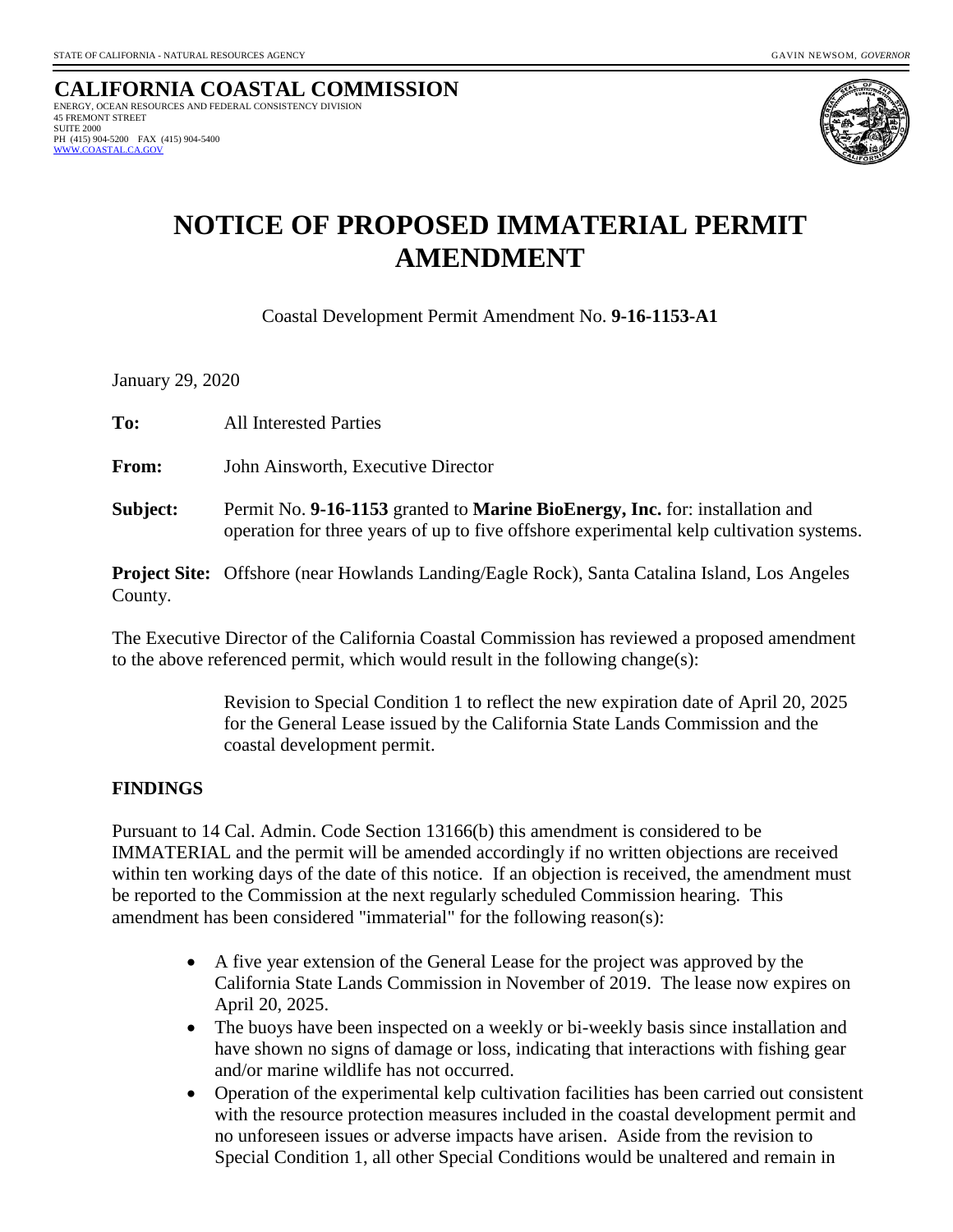effect, including implementation of the approved Spill Prevention and Response Plan, use of a marine wildlife monitor during all installation activities, publication of a Notice to Mariners in advance of all work at the project site, and maintenance of a Letter of Credit to cover removal costs.

• Due to the failure of electronic equipment and other maintenance issues, the experimental kelp cultivation structures were recovered from the water several times during the experimental period and were not in place for the expected and authorized duration. Extension of this authorization for five years would allow the initially proposed experimental period to be completed and would not raise any coastal resource issues that were not considered and addressed by the Commission as part of its initial three-year authorization.

If you have any questions about the proposal or wish to register an objection, please contact Cassidy Teufel at the phone number provided above.

cc: Commissioners/File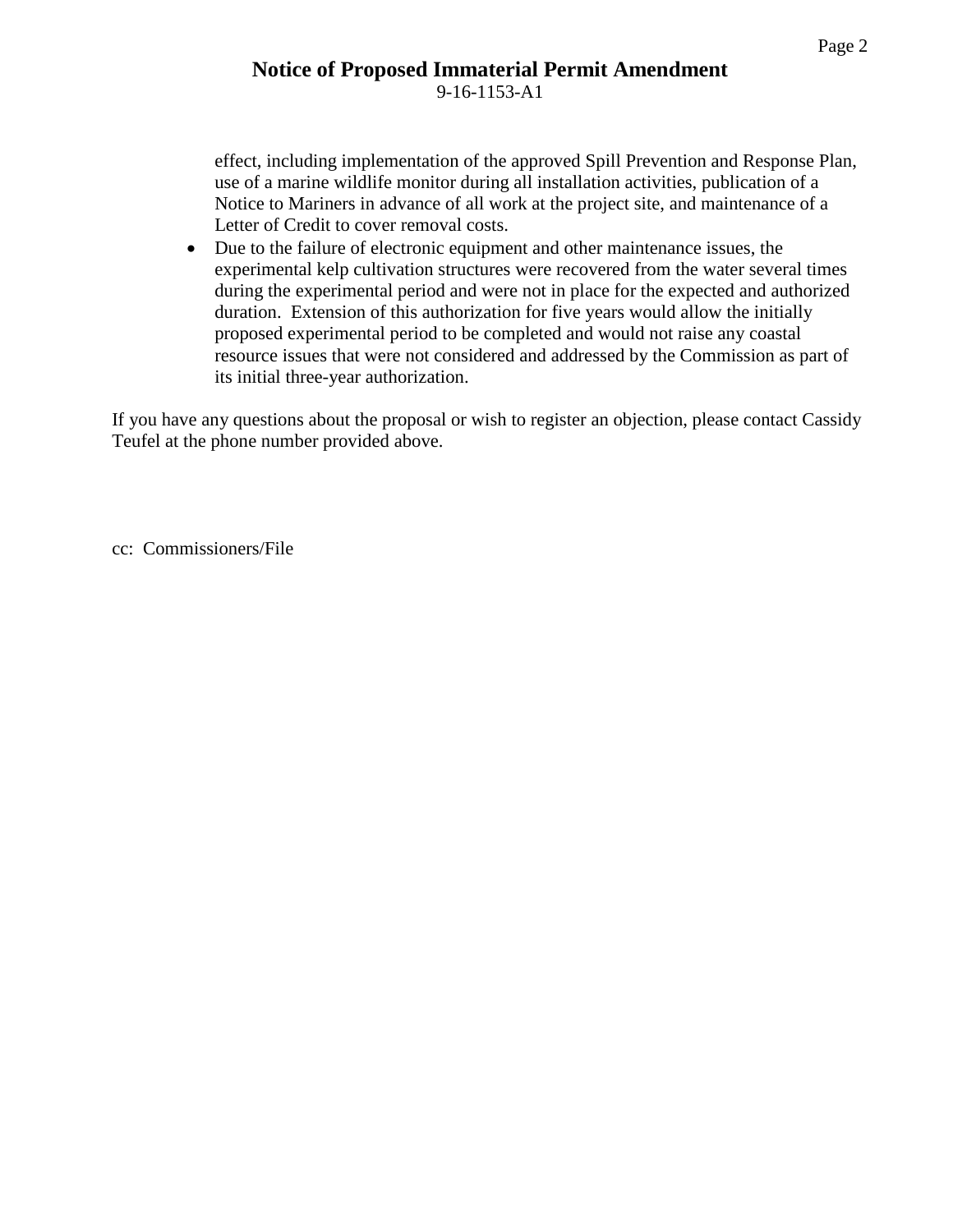

# **NOTICE OF PROPOSED IMMATERIAL PERMIT AMENDMENT**

Coastal Development Permit Amendment No. **1-93-073-A2**

January 29, 2020

**To:**All Interested Parties

**From:** John Ainsworth, Executive Director

**Subject:** Permit No. **1-93-073-A1** granted to **Charles Friend Oyster Company** for: oyster aquaculture in Tomales Bay on State Lease No. M-430-04.

**Project Site:** Approximately 62 acre intertidal and subtidal area near the mouth of Walker Creek in Tomales Bay, Marin County.

The Executive Director of the California Coastal Commission has reviewed a proposed amendment to the above referenced permit, which would result in the following change(s):

> Revision to Special Condition 4 to reflect the new expiration date of March 1, 2034 for the coastal development permit and State Water Bottom Lease No. M-430-04 issued by the California Fish and Game Commission.

#### **FINDINGS**

Pursuant to 14 Cal. Admin. Code Section 13166(b) this amendment is considered to be IMMATERIAL and the permit will be amended accordingly if no written objections are received within ten working days of the date of this notice. If an objection is received, the amendment must be reported to the Commission at the next regularly scheduled Commission hearing. This amendment has been considered "immaterial" for the following reason(s):

- In December of 2019, the California Fish and Game Commission extended by 15 years the lease term for State Water Bottom Lease No. M-430-04. This lease is now set to expire on March 1, 2034. Because Special Condition 4 of CDP No. 1-93-73-A1 establishes a permit term that matches the previous lease term and is set to expire on February 29, 2020, Charles Friend Oyster Company is seeking to change that special condition to reflect the new lease term.
- Charles Friend Oyster Company's activities on State Water Bottom Lease No. M-430- 04 have been carried out consistent with the resource protection requirements established in CDP No. 1-93-73-A1, including those focused on preventing marine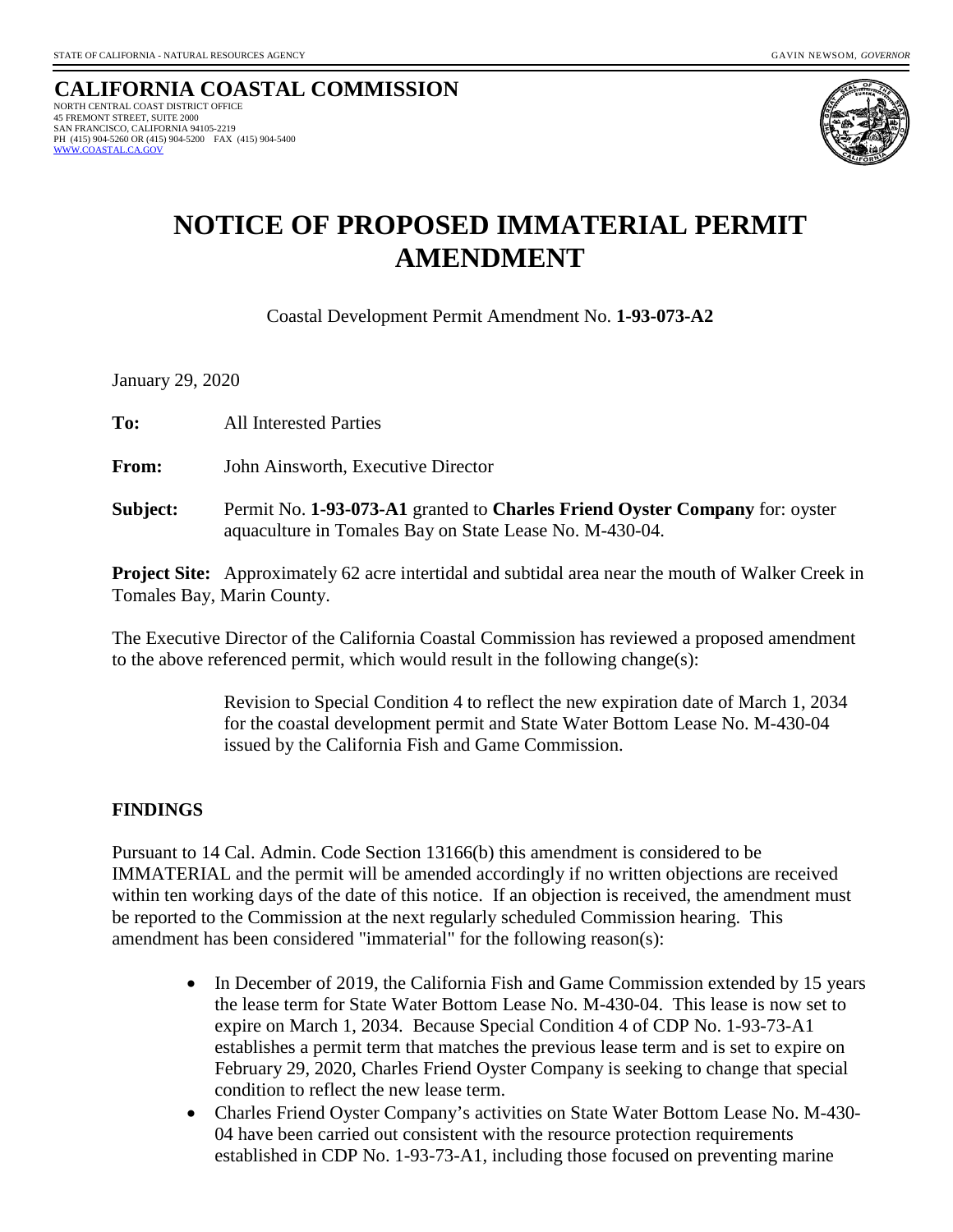#### **Notice of Proposed Immaterial Permit Amendment** 1-93-073-A2

debris and protecting eelgrass. During the term of this permit, no compliance issues or adverse impacts to coastal resources have arisen.

• Charles Friend Oyster Company's proposal to continue operating its oyster aquaculture facility on State Water Bottom Lease No. M-430-04, consistent with the requirements of its CDP, would not raise any coastal resource issues that were not previously considered and addressed by the Commission through CDP No. 1-93-73- A1.

If you have any questions about the proposal or wish to register an objection, please contact Cassidy Teufel at the phone number provided above.

cc: Commissioners/File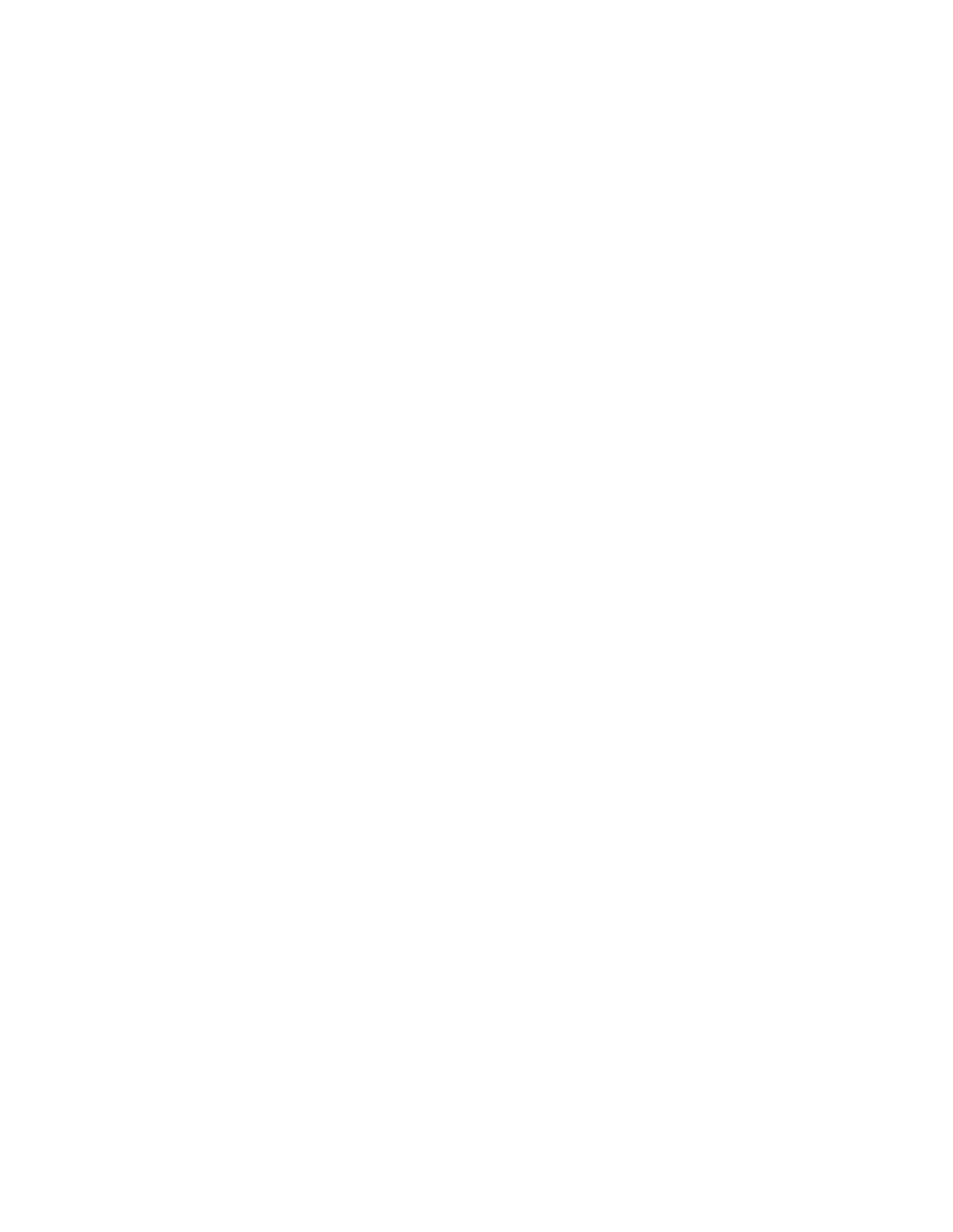#### **CALIFORNIA COASTAL COMMISSION**

45 FREMONT STREET, SUITE 2000 SAN FRANCISCO, CA 94105-2219 VOICE (415) 904-5200 FAX (415) 904-5400 TDD (415) 597-5885 WWW.COASTAL.CA.GOV



January 13, 2020

Dave Stalters Chief. Environmental Division U. S. Coast Guard Civil Engineering Unit Oakland Attn: Constance Callahan 1301 Clay St., Suite 700N Oakland, CA 94612-5203

Subject: Negative Determination ND-0002-20 (Upgrade of Eight Aid to Navigation Structures at Bodega Harbor (Sonoma County) and Moss Landing Harbor (Monterey County))

Dear Mr. Stalters:

The Coastal Commission staff has reviewed the above-referenced negative determination submitted by the U.S. Coast Guard to upgrade eight deteriorated Aid to Navigation (ATON) structures at the following sites in central California:

Bodega Harbor Channel DBN 22 Bodega Harbor Channel DBN 44 Bodega Harbor Channel Light 2 Bodega Harbor Chanel DBN 18 Bodega Harbor Channel Daybeacon 35 Moss Landing Harbor Entrance Range Rear Light Moss Landing Harbor Channel Daybeacon 5 Moss Landing Harbor Channel Light 4

ATONs mark federal channels and aid vessel navigation by noting hazards. Their upkeep and maintenance is critical for aiding navigation and is federally mandated. The upgrades are scheduled for June 1 to November 30 at Bodega Bay and June 15 to October 15 at Moss Landing. Construction work at each ATON is expected to take no more than two days.

Cumulatively, the project requires the in-water removal of three steel piles and two temporary buoys, installation of six steel piles, and replacement of two baskets/headers on existing ATONs. The end result is an overall reduction of the total subsurface footprint of the ATONs of approximately 14 square-feet. No dredging or sediment transport is required. When placing piles, a vibratory hammer would be used to drive the pile to the desired depth, typically 30 feet below the mudline or until refusal. Piles would not be placed with an impact hammer. Individual pile placement is expected to take less than one hour and could be as fast as 30 minutes, and operations would be sequentially ramped-up to give wildlife time to clear the project area. If an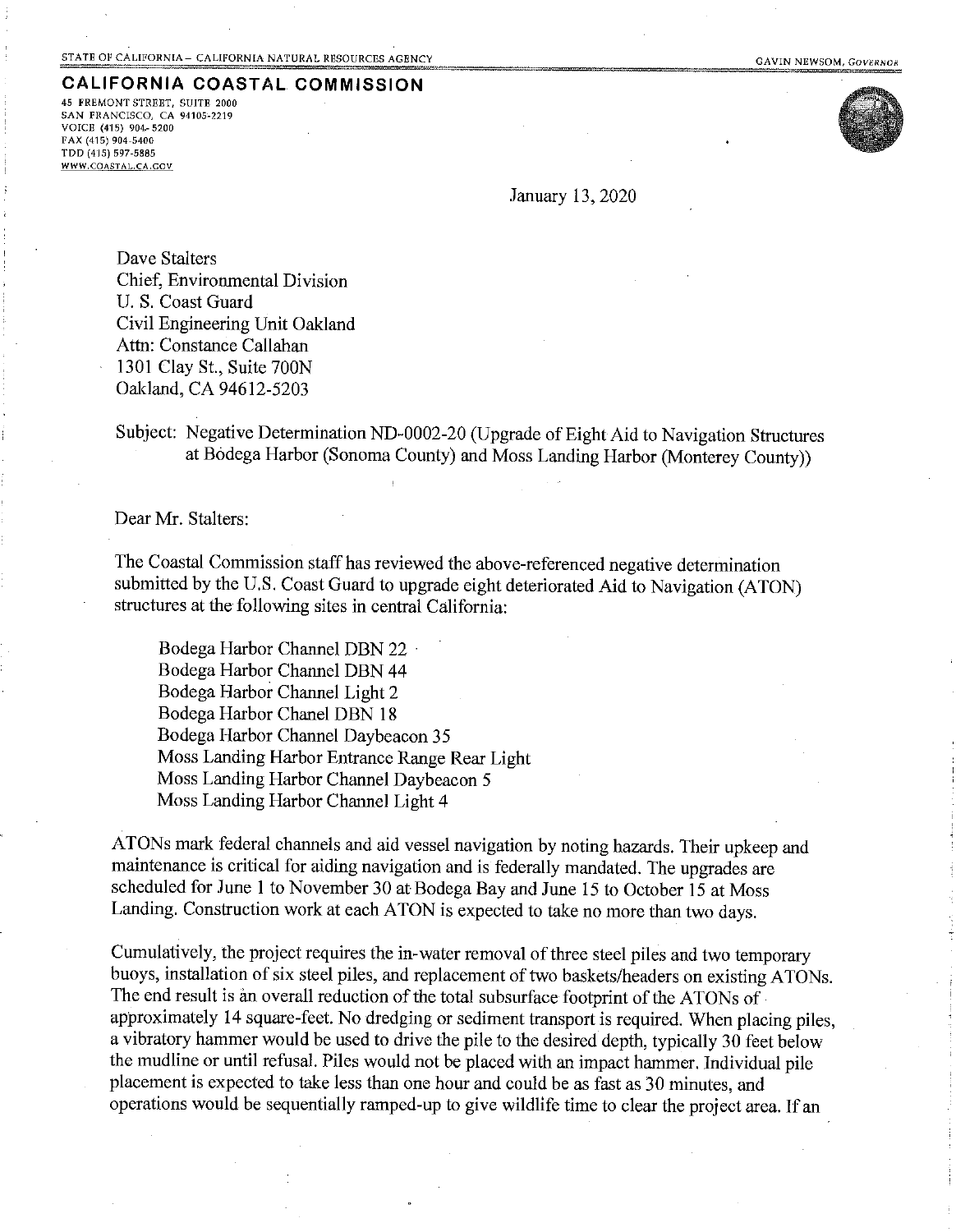#### ND-0002-20 (U.S. Coast Guard)

ATON has an active bird nest, work would be delayed until the nests are inactive and fledglings have departed. If delay is infeasible, the Coast Guard will coordinate with the U.S. Fish and Wildlife Service under the provisions of the Migratory Bird Treaty Act. Standard construction best management practices would be implemented to protect water quality. Solar panels would be attached to each structure to supply power. The upgraded ATONs would not affect scenic views in any manner different from the existing structures.

Under the federal consistency regulations (Section 930.35), a negative determination can be submitted for an activity "which is the same as or similar to activities for which consistency determinations have been prepared in the past." The Commission staff has concurred with past Coast Guard negative determinations for ATON upgrades and replacements throughout the coastal zone, including ND-032-94, ND-096-95, ND-085-97, ND-129-98, ND-081-99, ND-022-07, ND-002-08, ND-056-12, ND-006-13, ND-0013-15, ND-0027-18, and ND-0028-19. Where sensitive coastal resources were present in those cases, the Coast Guard agreed to implement similar measures to those described in the previous paragraph. We agree that the proposed project would be "the same as or similar to" the ATON structure upgrades and replacements we previously concurred with, and would not adversely affect coastal zone resources. We therefore concur with your negative determination made pursuant to 15 CFR 930.35 of the NOAA implementing regulations. Please contact Larry Simon at (415) 904-5288 should you have any questions regarding this matter.

Sincerely.

**JOHN AINSWORTH Executive Director** 

CCC - North Central Coast and Central Coast Districts cc: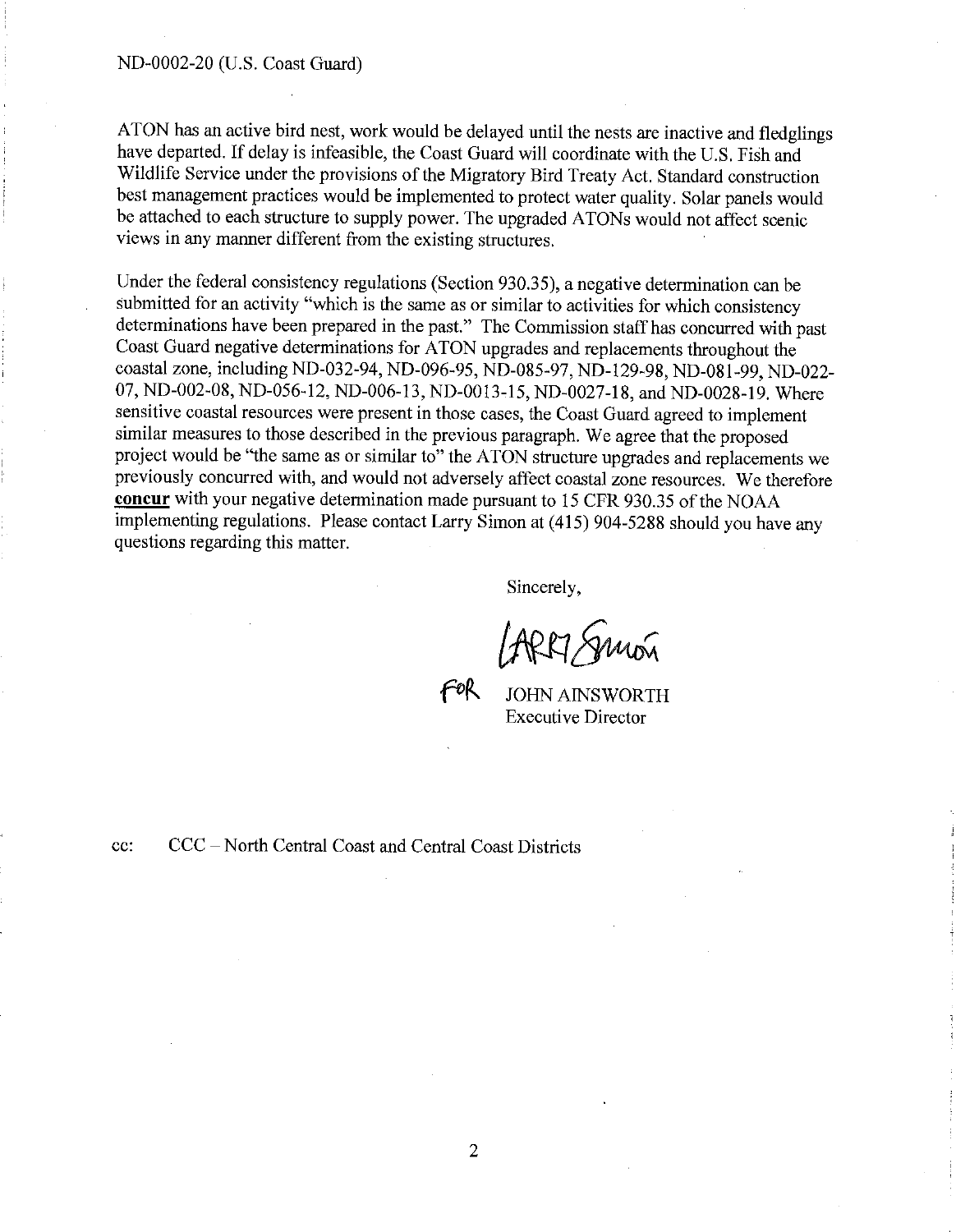#### **CALIFORNIA COASTAL COMMISSION**

45 FREMONT STREET, SUITE 2000 SAN FRANCISCO, CA 94105-2219 VOICE (415) 904- 5200  $FAX (415) 904 - 5400$ TDD (415) 597-5885 [WWW.COASTAL.CA.GOV](http://www.coastal.ca.gov/)



December 18, 2019

Andrew Yuen Project Leader San Diego NWR Complex U.S. Fish and Wildlife Service ATTN: Victoria Touchstone 1080 Gunpowder Point Drive Chula Vista, CA 91910

#### Subject: Negative Determination ND-0027-19 (Non-Native Invasive Plant Control, Tijuana Slough National Wildlife Refuge, San Diego County)

Dear Mr. Yuen:

The Coastal Commission staff has reviewed the above-referenced negative determination. The U.S. Fish and Wildlife Service ("Service") proposes to implement a five-year program of mechanical and chemical control of non-native invasive plants within riparian and upland habitats in the Tijuana River Valley on federal lands within the boundary of the Tijuana Slough National Wildlife Refuge ("Refuge"). The approximately 205-acre project area includes land held in fee title by the Service and adjacent U.S. Navy property managed by the Service. The Service states that riparian habitat within the project area is infested with a range of invasive tree and shrub species (e.g., giant reed, salt cedar, castor bean, and palms) that increase wildfire risk, adversely affect habitat quality for riparian nesting bird species, and impair access and visibility in the area for Service and Border Patrol personnel.

The proposed project includes selectively cutting invasive trees and shrubs using hand and power tools, treating the stumps with herbicide, and leaving native vegetation undisturbed. No removal of below-ground root systems or other soil disturbance is proposed. Targeted spot treatment of seedlings and re-sprouts using a hand-carried, low volume herbicide spray application would generally be limited to use in subsequent years after initial cutting and stump treatments. The Service will move cut materials to disturbed areas outside the Tijuana River floodway. Depending on the species, cut material would be chipped and left onsite or removed for disposal at an approved off-site location. Existing trails and informal pathways would be used to reach the treatment areas and are able to accommodate project personnel and all-terrain vehicles needed to transport cut materials out of treatment areas. In addition, some of the accessible and downed wood that is within the treatment areas as a result of a recent and significant die-off of native willows following a Kuroshio shot hole borer beetle infestation may also be removed. Follow-up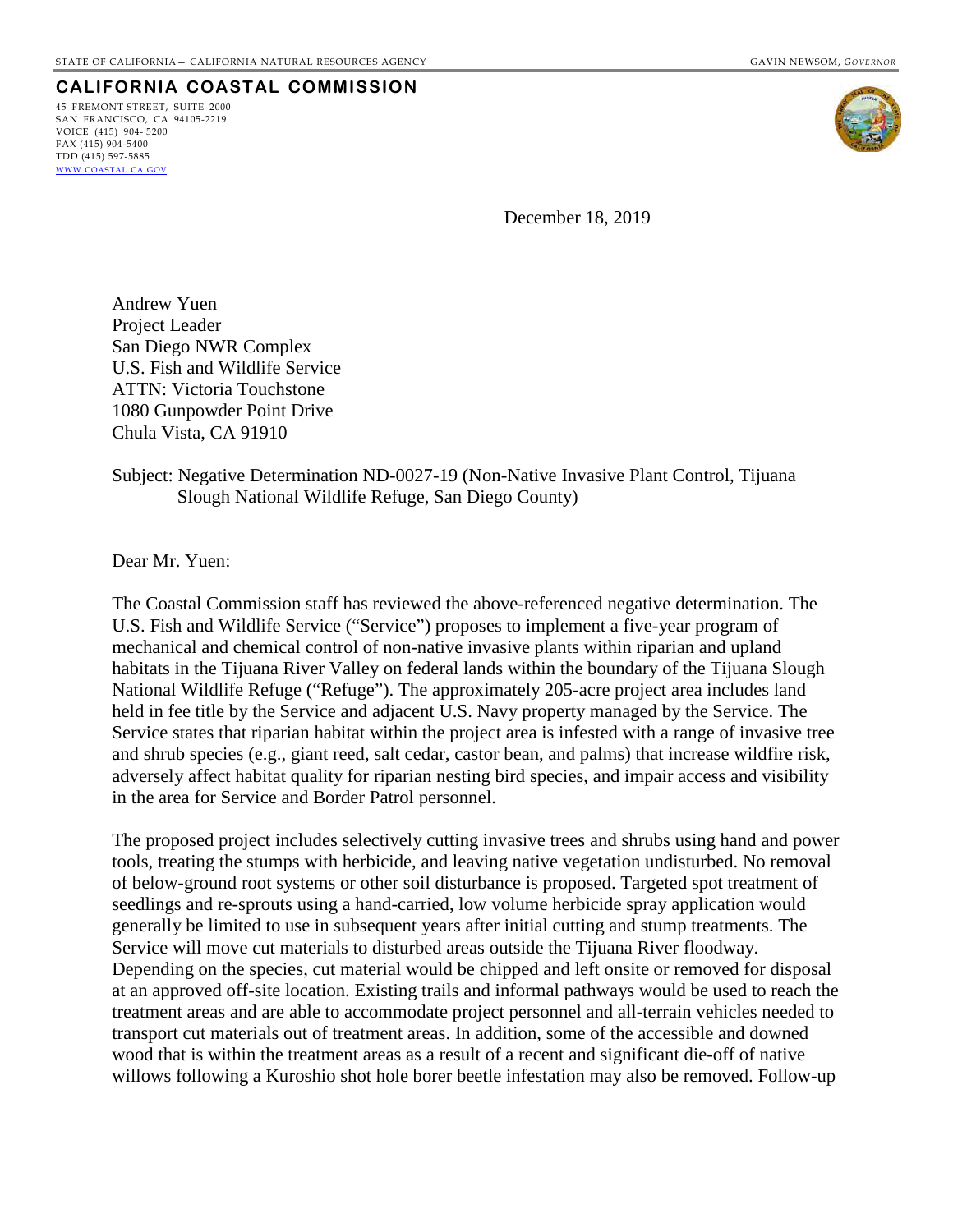mechanical and chemical control activities are anticipated to occur for up to five years to achieve complete control of invasive plants.

Invasive plant removal and control activities will occur between August 1 and March 20, the time period when the federally endangered least Bell's vireo is not present in project riparian areas. While there are several public hiking and equestrian trails within the project area and no trails will be closed during invasive species control work, trail segments will be used to access control areas and signage will be installed to inform trail users when ATV vehicles are expected to be present. Project best management practices include the maintenance of accidental spill kits during all herbicide applications to ensure protection of water quality. To address concerns received by the Service during August 2019 tribal consultation, buffer zones were established around sacred sites in the project area and they will be avoided during project implementation. In addition, the Service states that if cultural resources are discovered, ground disturbing activity in the vicinity of the find will be halted and the Service's Regional Archaeologist will be notified immediately in order to determine the next steps for protection of cultural resources.

The Service's Environmental Action Statement for the proposed project states that analysis of potential effects to the environment from control of invasive plants using mechanical and chemical methods is included in both the 2000 Tijuana Slough National Wildlife Refuge Comprehensive Management Plan and the 2017 San Diego National Wildlife Refuge Comprehensive Conservation Plan. Those plans also include a number of conservation measures for minimizing potential adverse effects to biological resources as a result of increased control of invasive plants on the Refuge; those measures are incorporated into the proposed project. An annual summary report of treatment actions will include type and quality of herbicide used, effectiveness of mechanical and chemical treatments, and photographs. The Service will forward the annual summaries to the Commission.

The Commission staff **agrees** with your conclusion that the proposed five-year program of mechanical and chemical control of non-native invasive plants within riparian and upland habitats within the boundary of the Tijuana Slough National Wildlife Refuge will not adversely affect coastal resources. We therefore **concur** with your negative determination made pursuant to 15 CFR §930.35 of the NOAA implementing regulations. Please contact Larry Simon at (415) 904-5288 should you have any questions regarding this matter.

Sincerely,

 $(a^{\mu k}\delta)$ 

 (for) JOHN AINSWORTH Executive Director

cc: CCC – San Diego Coast District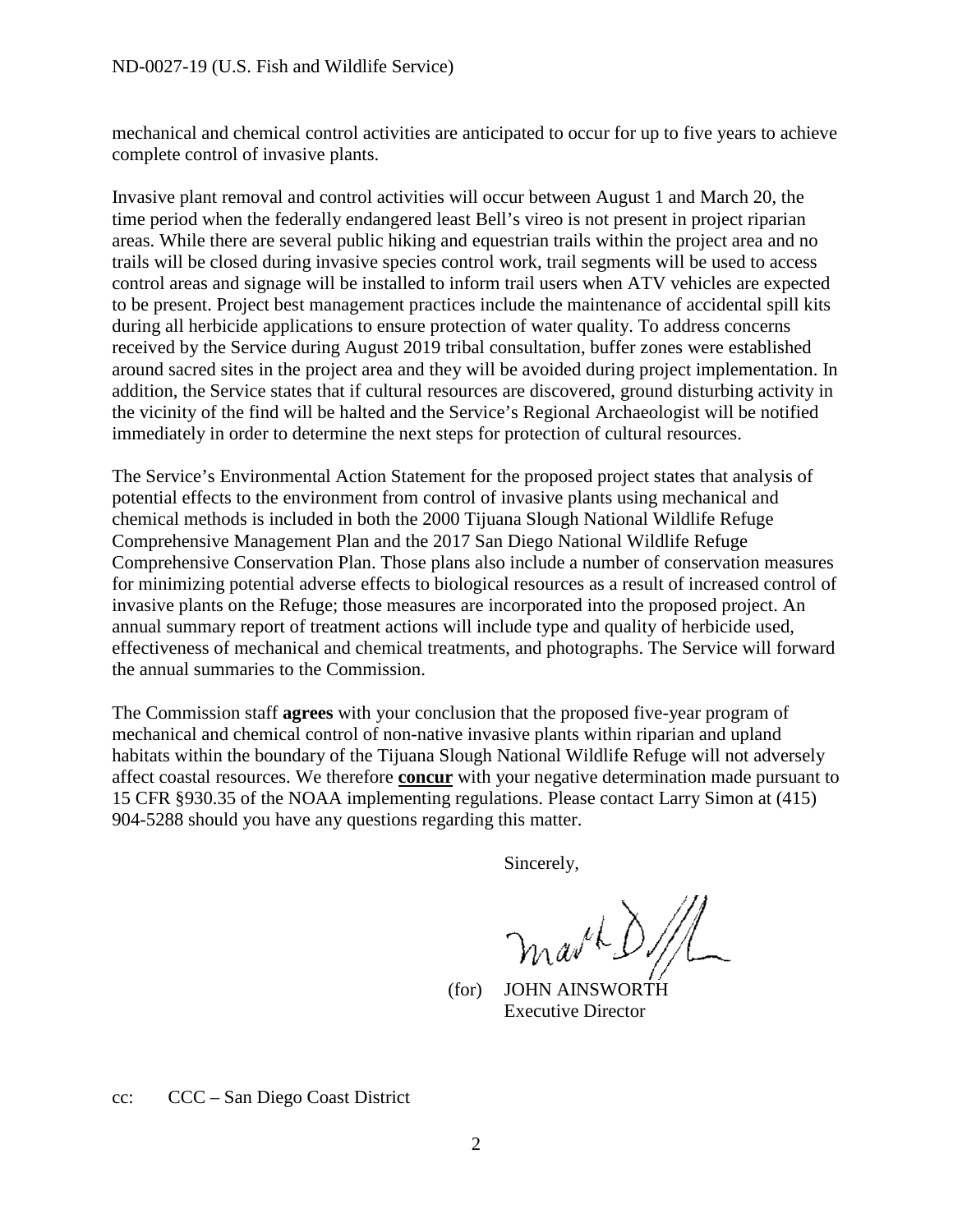## **CALIFORNIA COASTAL COMMISSION**

45 FREMONT, SUITE 2000 SAN FRANCISCO, CA 94105- 2219 VOICE (415) 904- 5200 FAX ( 415) 904- 5400 TDD (415) 597-5885



December 31, 2019

Jackson Habeck, Commander Public Works Officer Department of the Navy Attn: Deb McKay Naval Base San Diego 3455 Senn Rd. San Diego, CA 92136-5084

#### Re: **ND-0031-19** U.S Navy, Negative Determination, Floating Dry Dock Project, Naval Base San Diego

Dear CDR Habeck:

The U. S. Navy has submitted the above-referenced negative determination for the construction of a floating dry dock project on the east side of San Diego Bay at the Naval Base San Diego. The project would consist of placement and operation of up to two dry docks, one on the south side of the Mole Pier and one just north of the Marine Group Boat Works (MGBW) maintenance pier. The dry docks are needed to support maintenance operations for guided missile destroyer vessels, littoral combat ships, and dock landing ships (DDG-51, LCS-2, LSD-41 and LSD-49 class vessels). The Navy is currently at capacity for maintenance operations for DDG-51 class (guided missile destroyer) vessels.

The work at the first (Mole Pier) site would include:

- Relocation of the USS Curtiss and hoteling facilities along the south berth of the Mole Pier;
- Dredging of approximately 86,121 cubic yards (cy) of sediment and subsequent sediment disposal activities;
- Partial demolition of the existing pier deck and the existing mooring dolphin;
- Installation of two mooring dolphins;
- Fendering upgrades, including installation of two fender piles;
- Minor utility modifications; and
- Emplacement and operation of a prefabricated floating steel dry dock (18,000-ton capacity)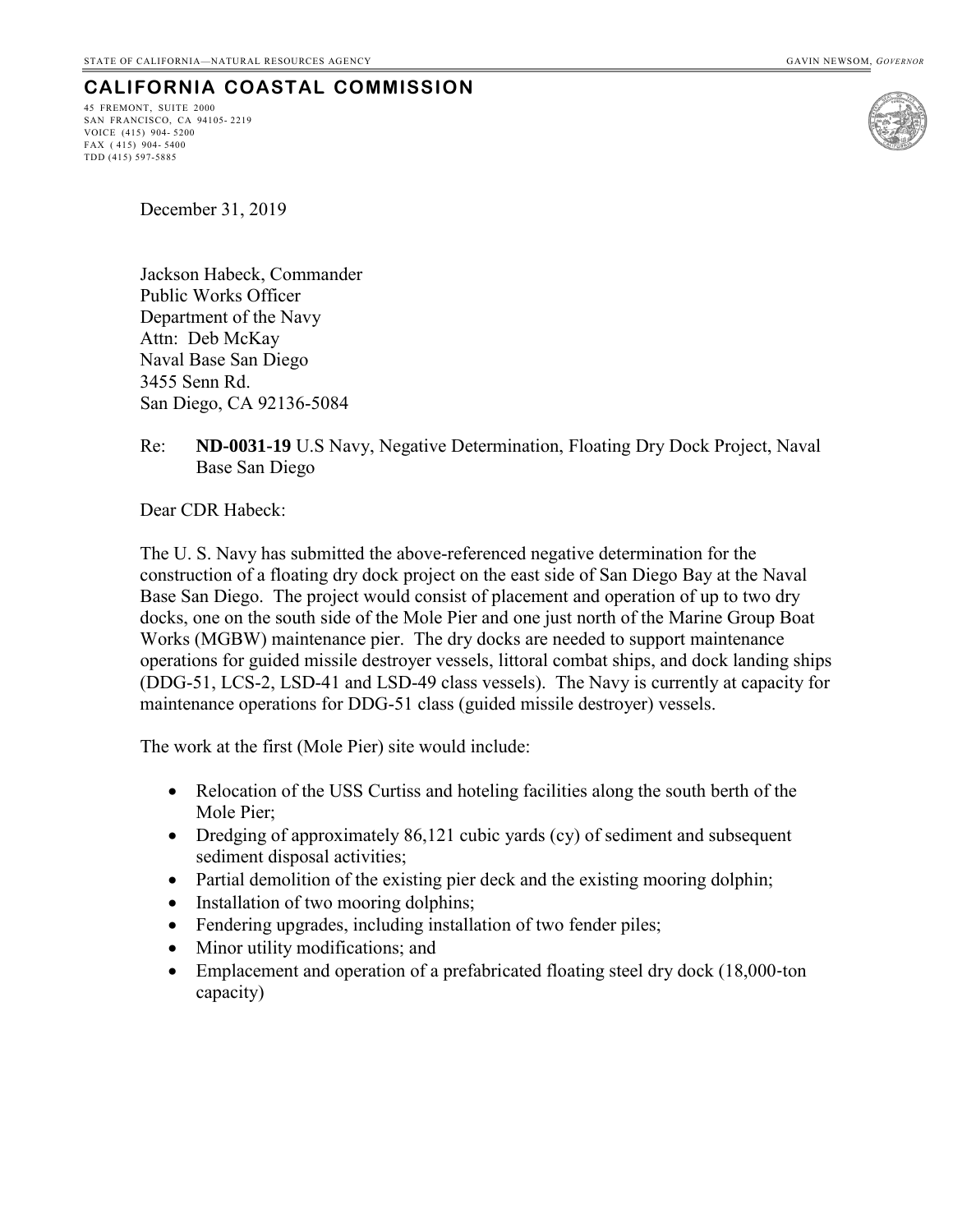ND-0031-19 Page 2

The work at the second (MGBW) site would include:

- Dredging of approximately 165,000 cy of sediment and subsequent sediment disposal activities;
- Installation of new access structures;
- Installation of two mooring dolphins;
- Utility installation and other landside improvements; and
- Emplacement and operation of a prefabricated steel floating dry dock (9,000-ton capacity).

The areas proposed for dredging have not yet been tested, and disposal sites would be identified after the test results have been performed. Suitable clean sandy material would be disposed of as nearshore beach replenishment at either Naval Base Coronado Silver Strand Training Complex Boat Lanes 9 and 10, or Naval Air Station North Island Beach. Suitable clean non-sandy material would be disposed of at LA-5. Contaminated material unsuitable for open ocean aquatic disposal would be disposed of at the Otay Landfill. The Navy will provide the test results to and clarify the disposal regime with the Commission staff, once the testing is complete and has been reviewed by the Environmental Protection Agency, the Army Corps, and other appropriate regulatory agencies.

The project will not affect public access; the Naval Base San Diego is off-limits to public access due to military security and public safety needs. The project will not affect scenic public views. Best Management Practices will be implemented to protect coastal water quality. Pre- and post-construction monitoring for Caulerpa (an invasive species) and eelgrass (an environmentally sensitive species) will be performed, and appropriate protocols and mitigation measures will be implemented in accordance with National Marine Fisheries Service and California Dept. of Fish and Wildlife requirements. Protocols will be in place to monitor, avoid, and protect marine mammals and sea turtles during any pile driving activities. Cultural resources would not be affected.

In addition, under the federal consistency regulations, a negative determination can be submitted for an activity "which is the same as or similar to activities for which consistency determinations have been prepared in the past." The Navy states:

*The proposed project is substantially similar in purpose and scope to previous CCNDs* [Negative Determinations] *and CCDS* [Consistency Determinations] *for dredging in the San Diego Bay (i.e., CD*‐*51*‐*87; CD*‐*64*‐*92; CD*‐*51*‐*94; CD*‐*89*‐*99; CD*‐*031*‐*01; ND*‐*036*‐*07; ND*‐*011*‐*11; ND*‐*052*‐*12; CD*‐*011*‐*13; ND*‐*007*‐*14; ND*‐*0011*‐*16; ND*‐*0002*‐*18; ND*‐*0040*‐*18; ND*‐*0008*‐*19; and ND*‐*0009*‐*19), as well as pier construction (i.e., CD*‐*51*‐*87 for Pier 12; CD*‐*031*‐*01 for Piers 10/11; ND*‐*011*‐*11 for Pier 12; CD*‐*011*‐*13 for Fuel Pier; and ND*‐*0044*‐*14 for Pier 8). In those decisions, the … Commission found that the Navy's dredging and in*‐*water construction activities would either have no effect on coastal resources and uses*